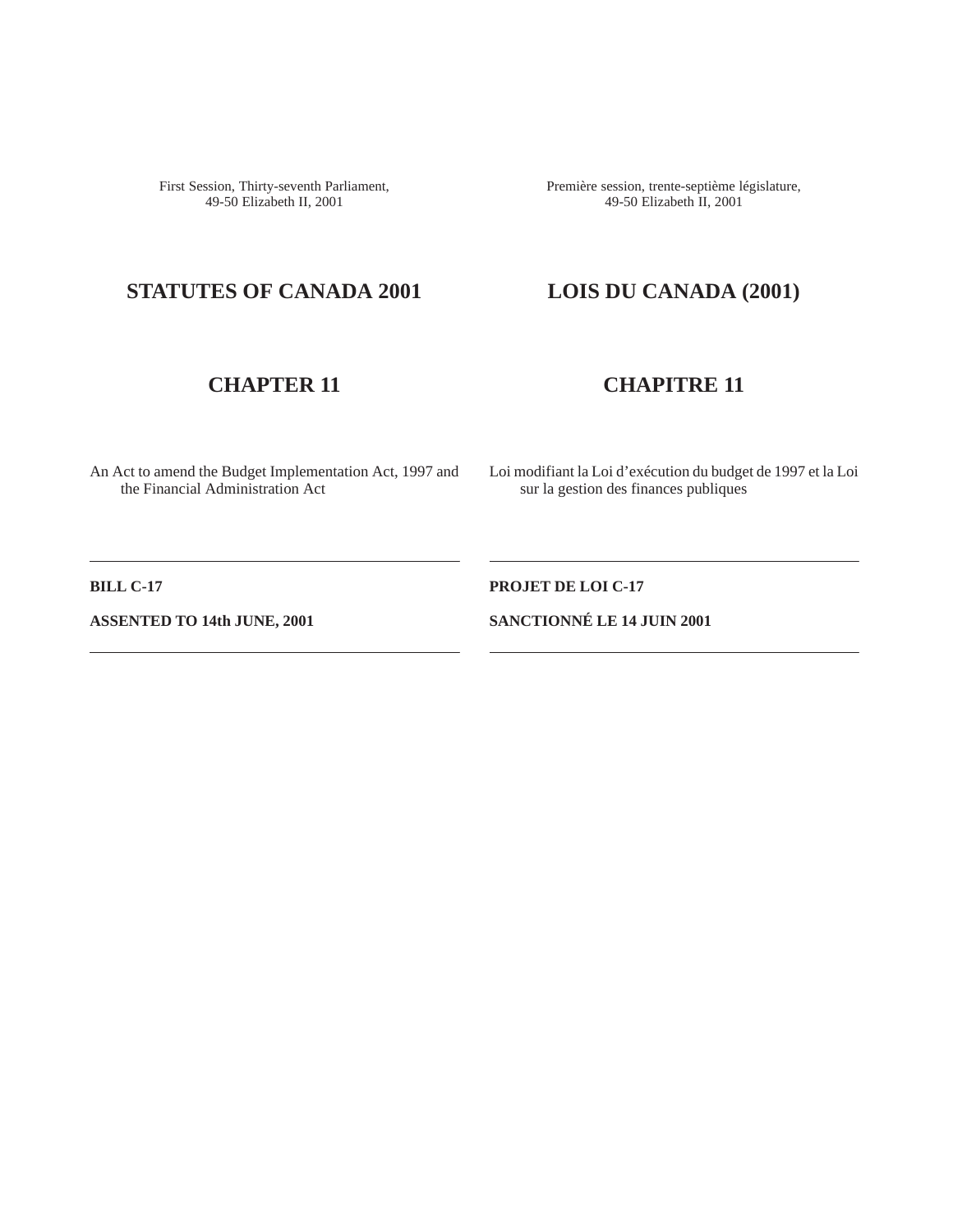#### RECOMMENDATION RECOMMANDATION

Her Excellency the Governor General recommends to the House of Commons the appropriation of public revenue under the circumstances, in the manner and for the purposes set out in a measure entitled ''*An Act to amend the Budget Implementation Act, 1997 and the Financial Administration Act*''.

Son Excellence la gouverneure générale recommande à la Chambre des communes l'affectation de deniers publics dans les circonstances, de la manière et aux fins prévues dans une mesure intitulée « *Loi modifiant la Loi d'exécution du budget de 1997 et la Loi sur la gestion des finances publiques* ».

#### SUMMARY SOMMAIRE

The amendments to the *Budget Implementation Act, 1997* implement certain of the Government of Canada's commitments regarding the Canada Foundation for Innovation that were announced in the Economic Statement and Budget Update of October 18, 2000.

Funding for the Foundation will include operation and maintenance costs of research infrastructure, as well as the purchasing of access to world-leading research facilities located outside Canada and to major international collaborative research projects.

Also, a further \$750,000,000 is provided to the Foundation — beyond the \$500,000,000 provided for in the Economic Statement and Budget Update of October 18, 2000 — for a total amount of \$1,250,000,000.

The *Financial Administration Act* is amended to clarify that Parliament must provide explicit authority for any borrowing by or on behalf of the Crown. Two new kinds of regulations are made possible — regulations deeming certain transactions to be a borrowing of money, and regulations imposing a requirement that a money-borrowing transaction be authorized by the Minister of Finance. The Minister of Finance is empowered to authorize such transactions, subject to any terms and conditions that the Minister considers appropriate.

The *Financial Administration Act* is also amended to correct an oversight under which the Canada Pension Plan Investment Board was inadvertently removed from the list of Crown Corporations that are exempt from the application of Divisions I to IV of Part X of that Act.

Le texte modifie la *Loi d'exécution du budget de 1997* en vue de mettre en oeuvre certains des engagements pris par le gouvernement du Canada envers la Fondation canadienne pour l'innovation, annoncés dans l'Énoncé économique et la Mise à jour budgétaire du 18 octobre 2000.

Le texte prévoit l'octroi de fonds à la Fondation pour payer les coûts d'exploitation et d'entretien des infrastructures de recherche et pour permettre l'achat du droit d'utiliser des installations de recherche de classe mondiale situées à l'étranger ou du droit d'accès à un projet de recherche d'envergure mené par un groupe de recherche international.

Par ailleurs, une somme supplémentaire de 750 millions de dollars est octroyée à la Fondation — outre les 500 millions de dollars prévus par l'Énoncé économique et la Mise à jour budgétaire du 18 octobre 2000 —, ce qui porte le montant total octroyé à 1,25 milliard de dollars.

Le texte modifie la *Loi sur la gestion des finances publiques* pour préciser que le Parlement doit autoriser expressément tout emprunt contracté par l'État ou en son nom. Il prévoit la prise de règlements prévoyant l'attribution de la qualité d'opération d'emprunt à certaines opérations ainsi que de règlements subordonnant une opération d'emprunt à l'autorisation du ministre des Finances. Le ministre des Finances peut autoriser de telles opérations aux conditions qu'il estime indiquées.

Le texte modifie également cette loi pour corriger une omission, à savoir que l'Office d'investissement du régime de pensions du Canada avait été retiré par inadvertance de la liste des sociétés d'État soustraites à l'application des sections I à IV de la partie X de cette loi.

All parliamentary publications are available on the Parliamentary Internet Parlementaire at the following address:

> http://www.parl gc.ca ht

Toutes les publications parlementaires sont disponibles sur le réseau électronique « Parliamentary Internet Parlementaire » à l'adresse suivante:

tp://www.parl.gc.ca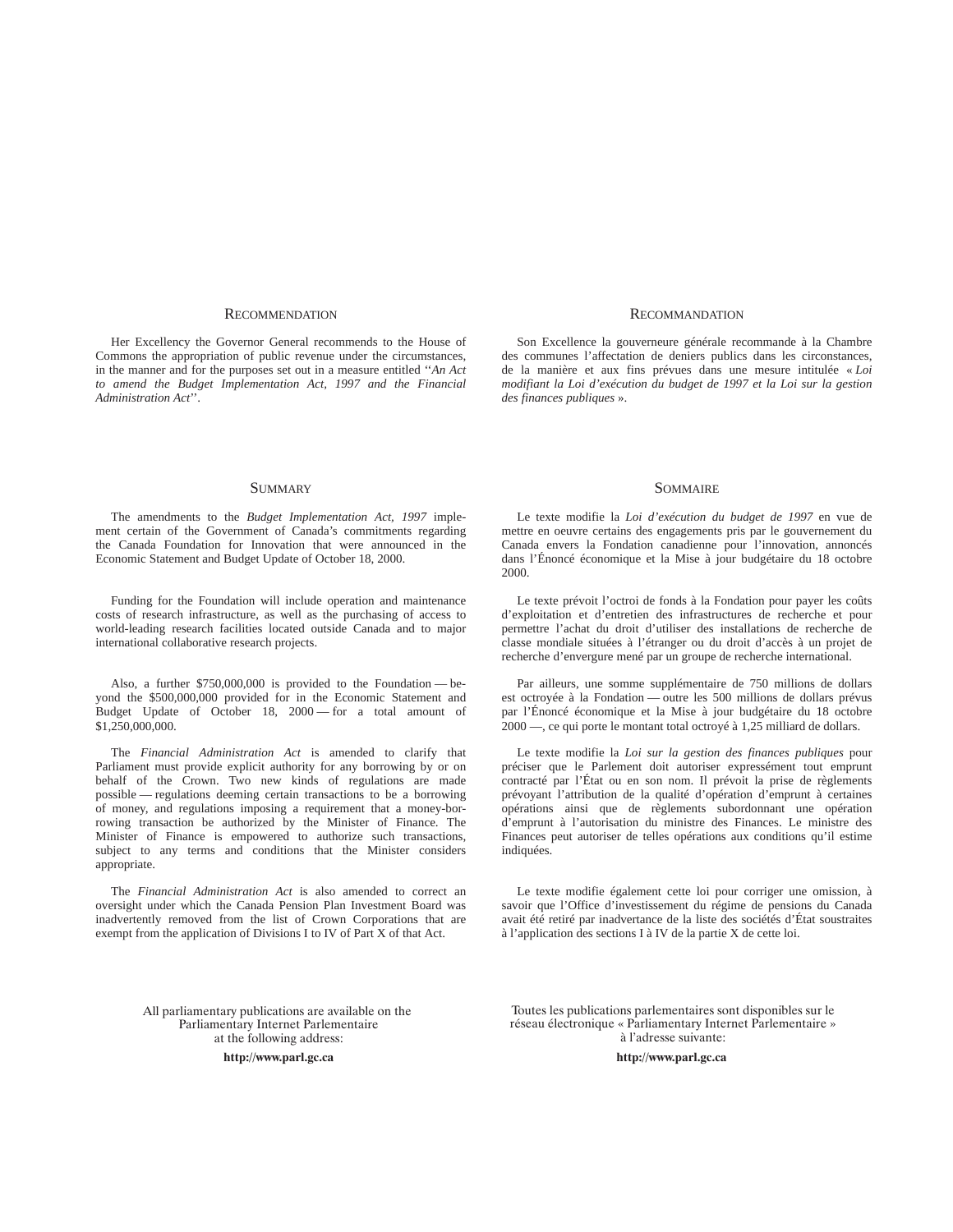## **49-50 ELIZABETH II 49-50 ELIZABETH II**

An Act to amend the Budget Implementation Act, 1997 and the Financial Administration Act

[*Assented to 14th June, 2001*]

Her Majesty, by and with the advice and consent of the Senate and House of Commons of Canada, enacts as follows:

''eligible project'' « *travaux admissibles* »

**1. The definition ''eligible project'' in section 2 of the** *Budget Implementation Act, 1997* **is replaced by the following:**

"eligible project" means

(*a*) a project carried on, or to be carried on, by an eligible recipient for the modernization, acquisition, development, operation or maintenance of research infrastructure by the recipient in Canada; or

(*b*) the purchasing by an eligible recipient of access to a world-leading research facility located outside Canada or to a major international collaborative research project, including the purchasing of such access by means of a contribution toward a portion of capital costs.

### **2. Section 5 of the Act is replaced by the following:**

Objects and purposes of foundation

**5.** The objects and purposes of the foundation are to make grants to eligible recipients for eligible projects to increase Canada's capability of carrying on high quality research.

## **CHAPTER 11 CHAPITRE 11**

Loi modifiant la Loi d'exécution du budget de 1997 et la Loi sur la gestion des finances publiques

[*Sanctionnée le 14 juin 2001*]

Sa Majesté, sur l'avis et avec le consentement du Sénat et de la Chambre des communes du Canada, édicte :

1997, c. 26 BUDGET IMPLEMENTATION ACT, 1997 1997 LOI D'EXÉCUTION DU BUDGET DE 1997 1997, ch. 26

**1. La définition de « travaux admissibles », à l'article 2 de la** *Loi d'exécution du budget de 1997***, est remplacée par ce qui suit :**

« travaux admissibles »

*a*) Travaux effectués ou à effectuer par un bénéficiaire admissible en vue de la modernisation, de l'acquisition, de la mise en valeur, de l'exploitation ou de l'entretien par lui d'infrastructures de recherche au Canada.

*b*) Est assimilé aux travaux admissibles l'achat par un bénéficiaire admissible, notamment sous la forme d'une participation au coût en capital, du droit d'utiliser des installations de recherche de classe mondiale situées à l'étranger ou du droit d'accès à un projet de recherche d'envergure mené par un groupe de recherche international.

### **2. L'article 5 de la même loi est remplacé par ce qui suit :**

**5.** La fondation a pour mission d'accorder Mission des subventions aux bénéficiaires admissibles pour des travaux admissibles en vue d'accroître la capacité du Canada d'effectuer de la recherche de grande qualité.

« travaux admissibles » ''*eligible project*''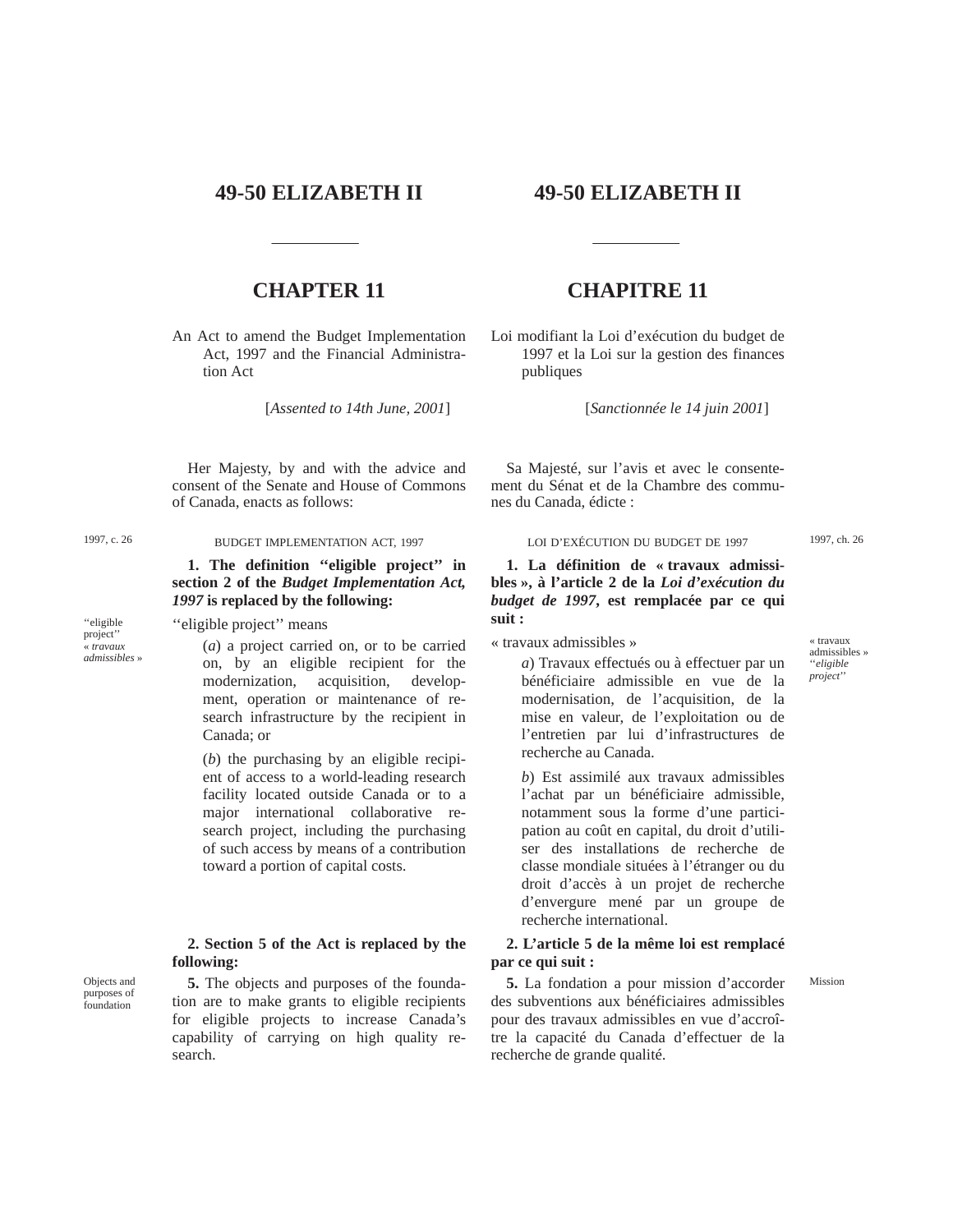Paiement de 1 250 000 000 \$

1999, ch. 26, art. 21(A)

Emprunts de fonds

### **3. The Act is amended by adding the following after section 94:**

\$1,250,000,000 granted

**95.** From and out of the Consolidated Revenue Fund there may, on the requisition of the Minister of Finance, be paid and applied a sum of one billion, two hundred and fifty million dollars for the fiscal year beginning on April 1, 2000, for payment to the Canada Foundation for Innovation for its use.

#### 1999, c. 26, s. 21(E) **4. Section 43 of the** *Financial Administration Act* **is replaced by the following:**

Borrowing of money

**43.** (1) Notwithstanding any statement in any other Act of Parliament to the effect that this Act or any portion or provision of it does not apply, no money shall be borrowed by or on behalf of Her Majesty in right of Canada except as provided by or under

(*a*) this Act;

(*b*) any other Act of Parliament that expressly authorizes the borrowing of money; or

(*c*) any other Act of Parliament that provides for the borrowing of money from Her Majesty in right of Canada or of a province.

Issuing of  $(2)$  No securities shall be issued by or on behalf of Her Majesty in right of Canada without the authority of Parliament.

### **5. (1) Subsection 60(1) of the Act is amended by striking out the word ''and'' at the end of paragraph (***e***) and by adding the following after paragraph (***f***):**

(*g*) deeming a specified transaction or a transaction of a specified class, including the issuance of securities, to be a transaction to borrow money for the purposes of subsection 43(1); and

(*h*) notwithstanding any right provided by or under any other Act of Parliament to borrow money without the Minister's authorization, requiring the Minister's authorization in respect of a specified transaction to borrow money or a transaction of a specified class to borrow money.

## **3. La même loi est modifiée par adjonction, après l'article 94, de ce qui suit :**

**95.** À la demande du ministre des Finances, peut être payée et affectée à la Fondation canadienne pour l'innovation, à son usage, une somme, à prélever sur le Trésor, de 1,25 milliard de dollars pour l'exercice commençant le 1er avril 2000.

R.S., c. F-11 FINANCIAL ADMINISTRATION ACT L.R., ch. F-11 FINANCIAL ADMINISTRATION ACT L.R., ch. F-11

**4. L'article 43 de la** *Loi sur la gestion des finances publiques* **est remplacé par ce qui suit :**

**43.** (1) Malgré toute disposition d'une autre loi fédérale portant que tout ou partie de la présente loi ou une des dispositions de celle-ci ne s'applique pas, les emprunts de fonds par Sa Majesté du chef du Canada ou pour son compte ne peuvent être contractés que dans les cas suivants :

*a*) ils sont autorisés sous le régime de la présente loi;

*b*) ils sont expressément autorisés sous le régime d'une autre loi fédérale;

*c*) une autre loi fédérale prévoit l'emprunt de fonds auprès de Sa Majesté du chef du Canada ou d'une province.

titres (2) L'émission de titres par Sa Majesté du chef du Canada ou pour son compte est subordonnée à l'autorisation du Parlement.

Émission de

### **5. (1) Le paragraphe 60(1) de la même loi est modifié par adjonction, après l'alinéa** *f***), de ce qui suit :**

*g*) l'attribution, pour l'application du paragraphe 43(1), de la qualité d'opération d'emprunt à une opération particulière ou à une opération qui fait partie d'une catégorie particulière, notamment l'émission de titres;

*h*) malgré le pouvoir d'emprunter des fonds sans l'autorisation du ministre sous le régime d'une autre loi fédérale, l'obligation d'obtenir l'autorisation du ministre à l'égard d'une opération d'emprunt particulière ou d'une opération d'emprunt qui fait partie d'une catégorie particulière.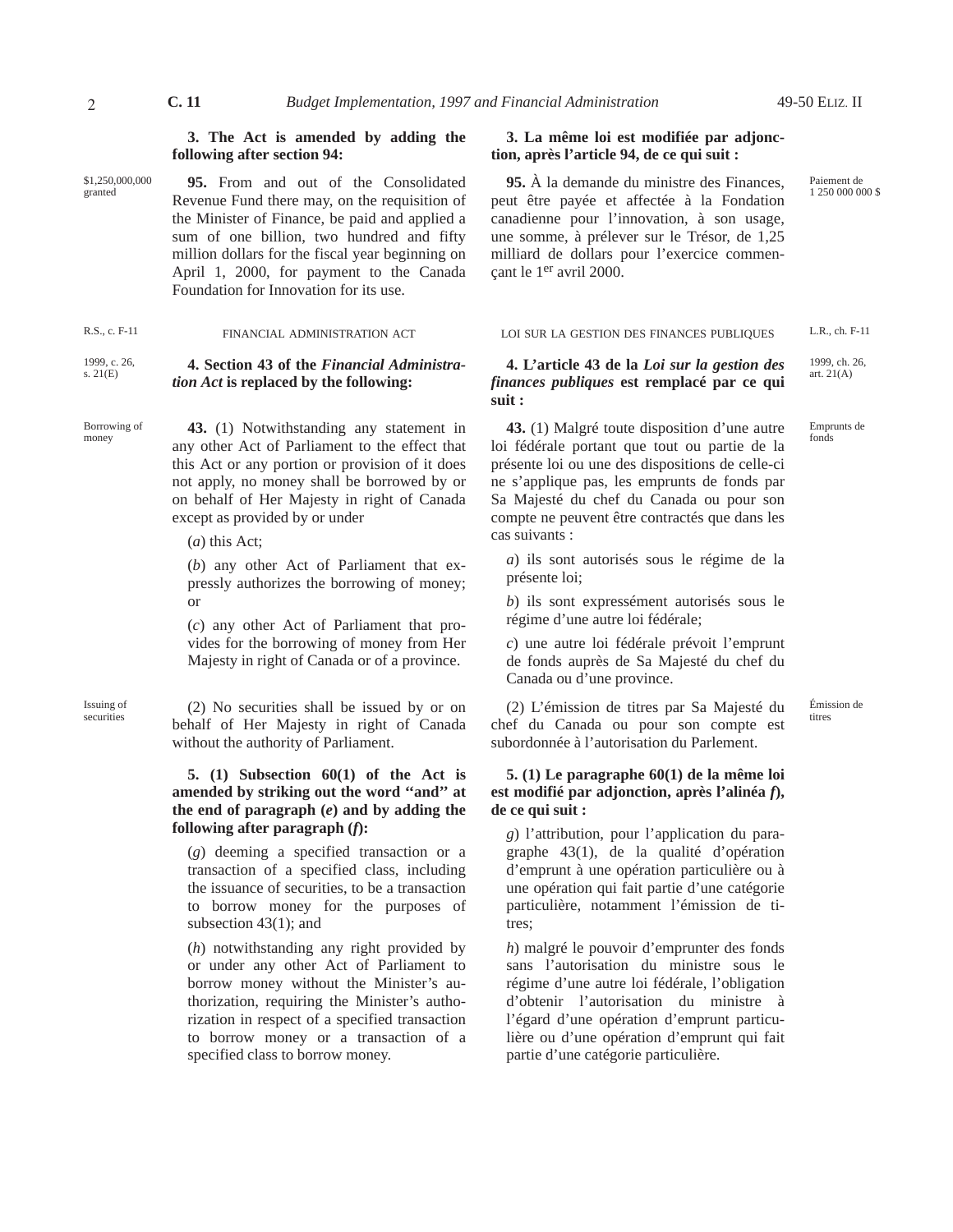#### **(2) Section 60 of the Act is amended by adding the following after subsection (3):**

Minister's<br>authorization

 $(4)$  If a regulation is made under paragraph (1)(*g*) or (*h*), the Minister may authorize, subject to any terms and conditions that the Minister considers appropriate,

(*a*) the specified transaction;

(*b*) a particular transaction named by the Minister within the specified class;

(*c*) transactions of a particular subclass described by the Minister within the specified class; or

(*d*) transactions of the specified class.

#### 1998, c. 17, s. 31 **6. (1) Subsection 85(1) of the Act is replaced by the following:**

Exempted Crown corporations

## **85.** (1) Divisions I to IV do not apply to the Bank of Canada, the Canada Council, the Canada Pension Plan Investment Board, the Canadian Broadcasting Corporation, the Canadian Film Development Corporation, the International Development Research Centre or the National Arts Centre Corporation.

### **(2) Subsection (1) is deemed to have come into force on December 31, 1998.**

## **(2) L'article 60 de la même loi est modifié par adjonction, après le paragraphe (3), de ce qui suit :**

(4) Dans le cas où un règlement est pris en vertu des alinéas (1)*g*) ou *h*), le ministre peut autoriser, aux conditions qu'il estime indiquées :

*a*) l'opération particulière;

*b*) l'opération — qu'il désigne — faisant partie de la catégorie particulière;

*c*) les opérations faisant partie de la sous-catégorie — qu'il détermine — de la catégorie particulière;

*d*) les opérations faisant partie de la catégorie particulière.

### art. 31 **6. (1) Le paragraphe 85(1) de la même loi est remplacé par ce qui suit :**

1998, ch. 17,

**85.** (1) Les sections I à IV ne s'appliquent Exemption pas à la Banque du Canada, au Centre de recherches pour le développement international, au Conseil des Arts du Canada, à la Corporation du Centre national des Arts, à l'Office d'investissement du régime de pensions du Canada, à la Société de développement de l'industrie cinématographique canadienne ni à la Société Radio-Canada.

**(2) Le paragraphe (1) est réputé être entré en vigueur le 31 décembre 1998.**

Published under authority of the Speaker of the House of Commons Publié avec l'autorisation du président de la Chambre des communes

Available from: Public Works and Government Services Canada — Publishing, Ottawa, Canada K1A 0S9

En vente: Travaux publics et Services gouvernementaux Canada — Édition, Ottawa, Canada K1A 0S9

Autorisation<br>du ministre